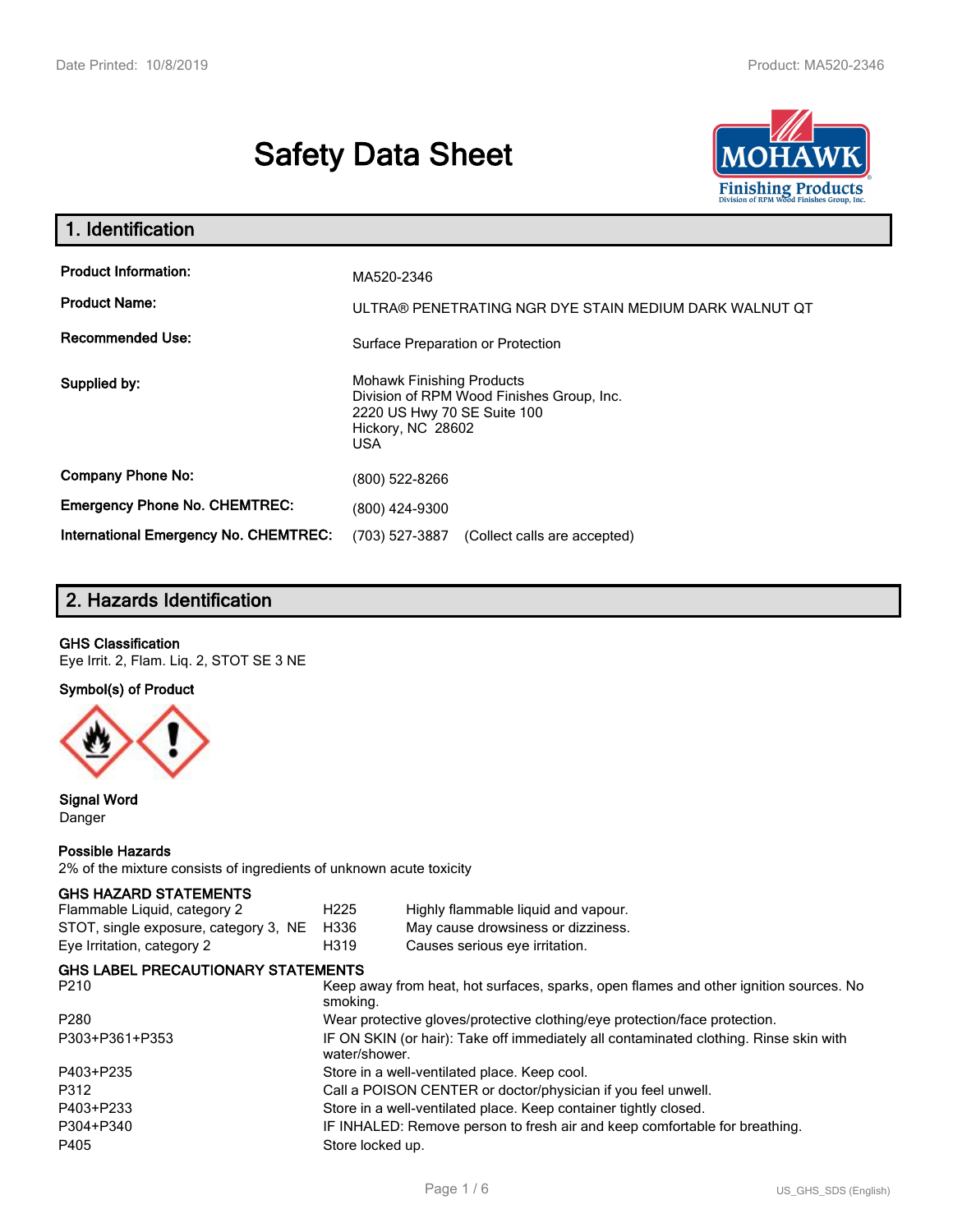| IF IN EYES: Rinse cautiously with water for several minutes. Remove contact lenses, if<br>present and easy to do. Continue rinsing. |
|-------------------------------------------------------------------------------------------------------------------------------------|
| If eye irritation persists: Get medical advice/attention.                                                                           |
| Wash hands thoroughly after handling.                                                                                               |
| <b>GHS SDS PRECAUTIONARY STATEMENTS</b>                                                                                             |
| Ground/bond container and receiving equipment.                                                                                      |
| Use explosion-proof electrical/ventilating/lighting/ equipment.                                                                     |
| Use only non-sparking tools.                                                                                                        |
| Take precautionary measures against static discharge.                                                                               |
|                                                                                                                                     |

# **3. Composition/Information on ingredients**

| <b>Chemical Name</b>              | CAS-No.    | Wt. %       | <b>GHS Symbols</b> | <b>GHS Statements</b>     |
|-----------------------------------|------------|-------------|--------------------|---------------------------|
| acetone                           | 67-64-1    | 75-100      | GHS02-GHS07        | H225-302-319-332-336      |
| ethanol                           | 64-17-5    | $2.5 - 10$  | GHS02              | H <sub>225</sub>          |
| propylene glycol monoethyl ether  | 52125-53-8 | $1.0 - 2.5$ | GHS07              | H332                      |
| propylene glycol monomethyl ether | 107-98-2   | $0.1 - 1.0$ | GHS02-GHS06        | H <sub>226</sub> -331-336 |

The exact percentage (concentration) of ingredients is being withheld as a trade secret.

The text for GHS Hazard Statements shown above (if any) is given in the "Other information" Section.

# **4. First-aid Measures**



FIRST AID - EYE CONTACT: IF IN EYES: Rinse cautiously with water for several minutes. Remove contact lenses, if present and easy to do. Continue rinsing. If eye irritation persists: Get medical advice/attention.

FIRST AID - SKIN CONTACT: IF ON SKIN (or hair): Take off immediately all contaminated clothing. Rinse skin with water/shower.

FIRST AID - INGESTION: IF SWALLOWED: rinse mouth. Do NOT induce vomiting. IF exposed or if you feel unwell: Call a POISON CENTER or doctor/physician.

FIRST AID - INHALATION: IF INHALED: Remove person to fresh air and keep comfortable for breathing.

# **5. Fire-fighting Measures**

**SPECIAL FIREFIGHTING PROCEDURES:** Evacuate all persons from the fire area to a safe location. Move non-burning material, as feasible, to a safe location as soon as possible. Fire fighters should be protected from potential explosion hazards while extinguishing the fire. Wear self-contained breathing apparatus (SCBA) and full fire-fighting protective clothing. Thoroughly decontaminate all protective equipment after use. Containers of this material may build up pressure if exposed to heat (fire). Use water spray to cool fire-exposed containers. Use water spray to disperse vapors if a spill or leak has not ignited. DO NOT extinguish a fire resulting from the flow of flammable liquid until the flow of the liquid is effectively shut off. This precaution will help prevent the accumulation of an explosive vapor-air mixture after the initial fire is extinguished.

**FIREFIGHTING EQUIPMENT:** This is a NFPA/OSHA Class 1B or less flammable liquid. Follow NFPA30, Chapter 16 for fire protection and fire suppression. Use a dry chemical, carbon dioxide, or similar ABC fire extinguisher for incipeint fires. Water may be used to cool and prevent rupture of containers that are exposed to heat from fire.

## **6. Accidental Release Measures**

#### **ENVIRONMENTAL MEASURES:** No Information

**STEPS TO BE TAKEN IN CASE MATERIAL IS RELEASED OR SPILLED:** Follow personal protective equipment recommendations found in Section VIII. Personal protective equipment needs must be evaluated based on information provided on this sheet and the special circumstances created by the spill including; the material spilled, the quantity of the spill, the area in which the spill occurred, and the training and the expertise of employees in the area responding to the spill. Never exceed any occupational exposure limits. Shut off ignition sources; including electrical equipment and flames. Do not allow smoking in the area. Do not allow the spilled product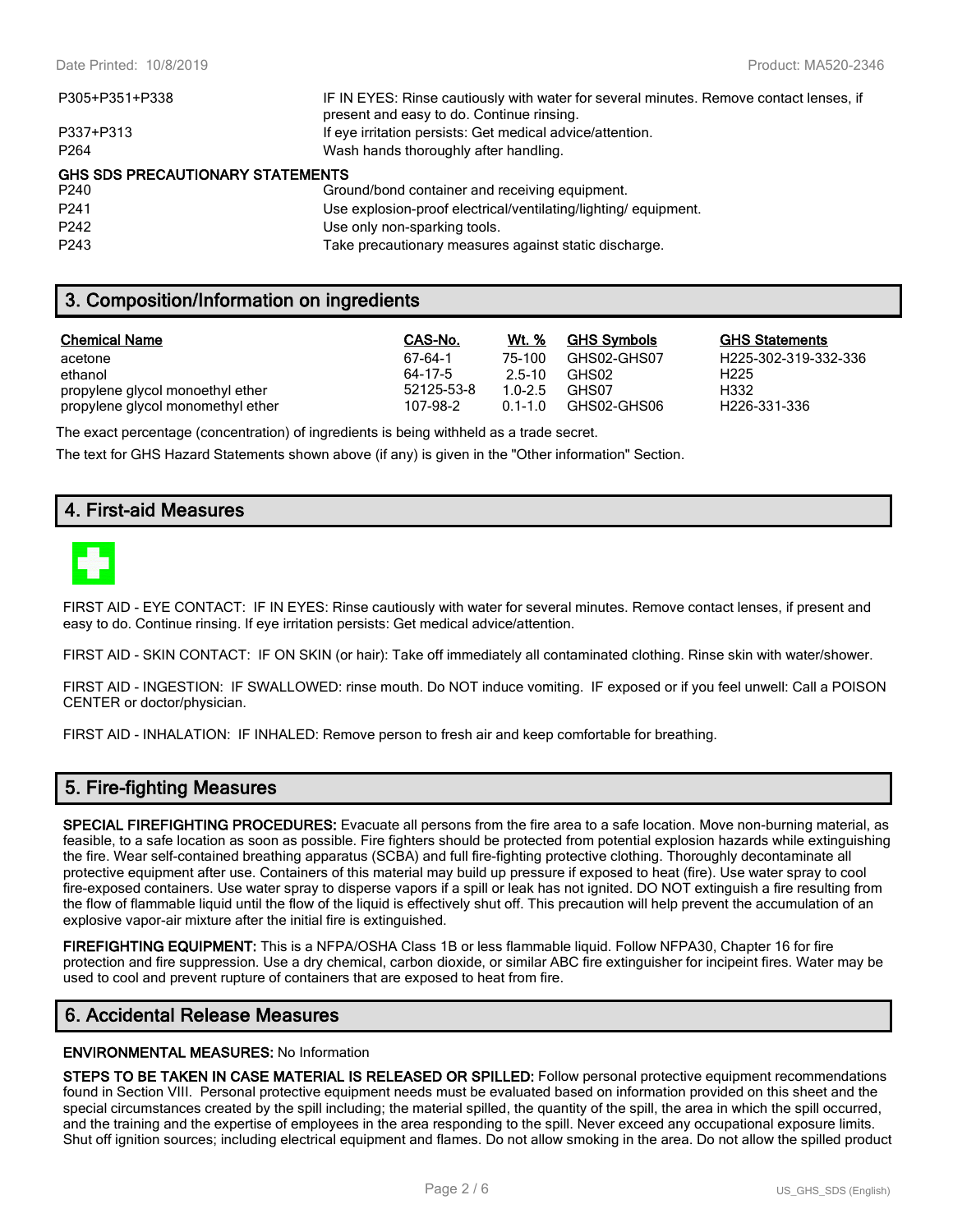to enter public drainage system or open waterways.

## **7. Handling and Storage**



**HANDLING:** Avoid inhalation and contact with eyes, skin, and clothing. Wash hands thoroughly after handling and before eating or drinking. In keeping with safe handling practices, avoid ignition sources (smoking, flames, pilot lights, electrical sparks); ground and bond containers when transferring the material to prevent static electricity sparks that could ignite vapor and use spark proof tools and explosion proof equipment. Empty containers may retain product residue or vapor. Do not pressurize, cut, weld, braze, solder, drill, grind, or expose container to heat, flame, sparks, static electricity, or other sources of ignition. Any of these actions can potentially cause an explosion that may lead to injury.

**STORAGE:** Keep containers closed when not in use. Store in cool well ventilated space away from incompatible materials.

# **8. Exposure Controls/Personal Protection**

| Ingredients with Occupational Exposure Limits |                      |                       |                     |                         |  |  |
|-----------------------------------------------|----------------------|-----------------------|---------------------|-------------------------|--|--|
| <b>Chemical Name</b>                          | <b>ACGIH TLV-TWA</b> | <b>ACGIH-TLV STEL</b> | <b>OSHA PEL-TWA</b> | <b>OSHA PEL-CEILING</b> |  |  |
| acetone                                       | $250$ ppm            | 500 ppm               | $1000$ ppm          | N.D.                    |  |  |
| ethanol                                       | N.D.                 | $1000$ ppm            | $1000$ ppm          | N.D.                    |  |  |
| propylene glycol monoethyl ether              | N.D.                 | N.D.                  | N.D.                | N.D.                    |  |  |
| propylene glycol monomethyl ether             | 50 ppm               | $100$ ppm             | N.D.                | N.D.                    |  |  |

**Further Advice: MEL = Maximum Exposure Limit OES = Occupational Exposure Standard SUP = Supplier's Recommendation Sk = Skin Sensitizer N.E. = Not Established N.D. = Not Determined**

#### **Personal Protection**



**RESPIRATORY PROTECTION:** Use adequate engineering controls and ventilation to keep levels below recommended or statutory exposure limits. If exposure levels exceed limits use appropriate approved respiratory protection equipment.



**SKIN PROTECTION:** Wear chemical resistant footwear and clothing such as gloves, an apron or a whole body suit as appropriate.



**EYE PROTECTION:** Wear chemical-resistant glasses and/or goggles and a face shield when eye and face contact is possible due to splashing or spraying of material.



**OTHER PROTECTIVE EQUIPMENT:** No Information



**HYGIENIC PRACTICES:** It is good practice to avoid contact with the product and/or its vapors, mists or dust by using appropriate protective measures. Wash thoroughly after handling and before eating or drinking.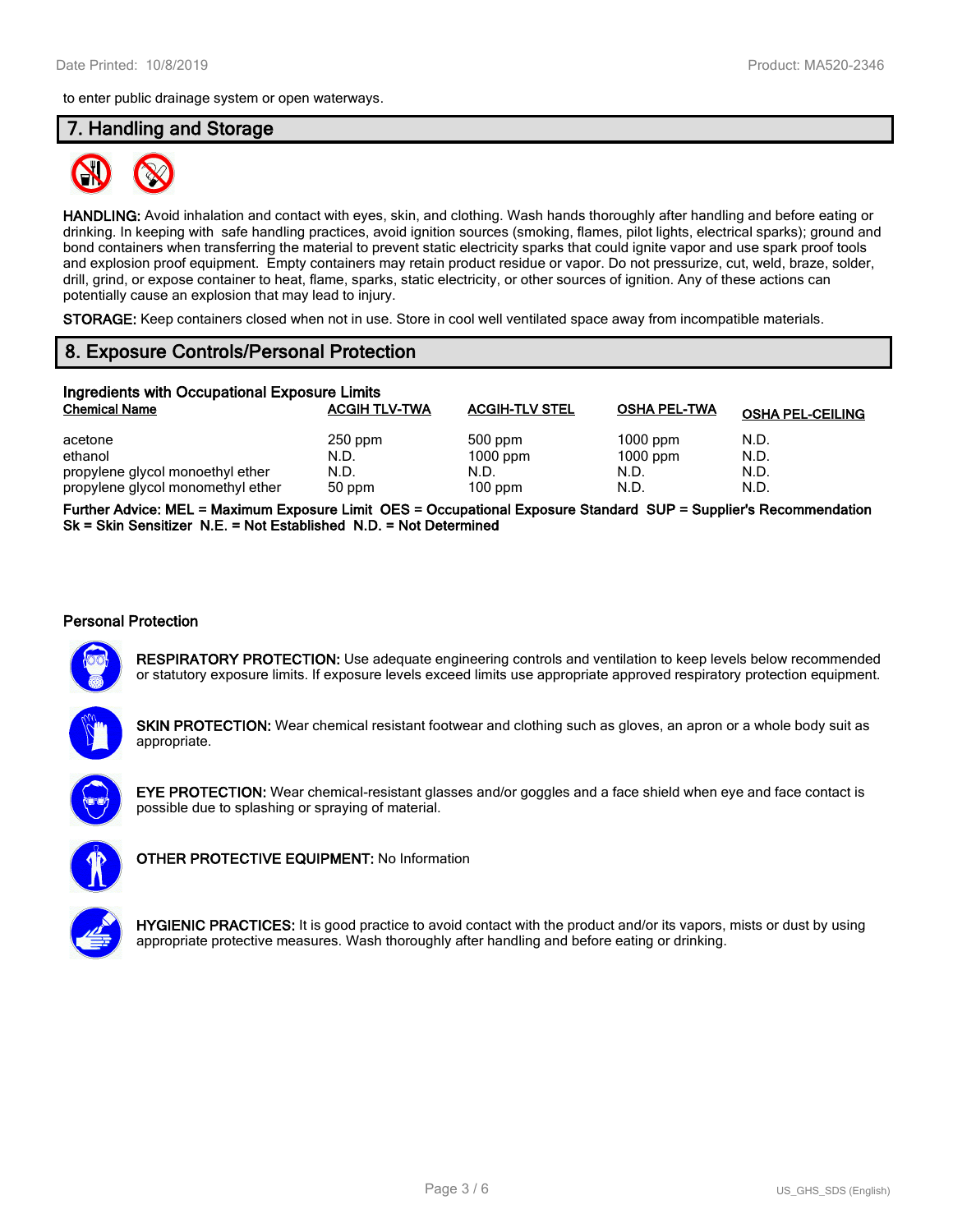**N.I. = No Information**

# **9. Physical and Chemical Properties**

| Appearance:                    | Colored Liquid             | <b>Physical State:</b>                      | <b>LIQUID</b>   |
|--------------------------------|----------------------------|---------------------------------------------|-----------------|
| Odor:                          | <b>Strong Solvent</b>      | <b>Odor Threshold:</b>                      | Not determined  |
| Density, g/cm3:                | 0.822                      | pH:                                         | Not determined  |
| Freeze Point, °F:              | Not determined             | Viscosity:                                  | Not determined  |
| <b>Solubility in Water:</b>    | Not determined             | Partition Coefficient, n-octanol/<br>water: | Not determined  |
| Decomposition temperature, °F: | Not determined             | <b>Explosive Limits, %:</b>                 | Not determined  |
| Boiling Range, °F:             | $>100$ °F                  | Flash Point, °F:                            | -4 $^{\circ}$ F |
| Combustibility:                | <b>Supports Combustion</b> | Auto-Ignition Temperature, °F:              | Not determined  |
| <b>Evaporation Rate:</b>       | Faster than Diethyl Ether  | Vapor Pressure, mmHg:                       | Not determined  |
| <b>Vapor Density:</b>          | Not determined             |                                             |                 |

# **10. Stability and reactivity**

**STABILITY:** Stable under normal conditions.

**CONDITIONS TO AVOID:** Heat, flames and sparks.

**INCOMPATIBILITY:** Acids, Bases, Oxidizing agents

**HAZARDOUS DECOMPOSITION PRODUCTS:** Not determined.

# **11. Toxicological information**

**Practical Experiences**

**EMERGENCY OVERVIEW:** No Information

**EFFECT OF OVEREXPOSURE - EYE CONTACT:** No Information

**EFFECT OF OVEREXPOSURE - INGESTION:** No Information

**EFFECT OF OVEREXPOSURE - INHALATION:** No Information

**EFFECT OF OVEREXPOSURE - SKIN CONTACT:** No Information

**CARCINOGENICITY:** No Information

## **PRIMARY ROUTE(S) OF ENTRY:**

**Eye Contact, Skin Contact, Inhalation**

# **Acute Toxicity Values**

**The acute effects of this product have not been tested. Data on individual components are tabulated below**

| CAS-No. | <b>Chemical Name</b> |
|---------|----------------------|
| 67-64-1 | acetone              |

**Casary Chemical Chemical LD50 Chemical LD50 Vapor LC50** 1800 mg/kg Rat 20000 mg/kg Rabbit 50.1 mg/L Rat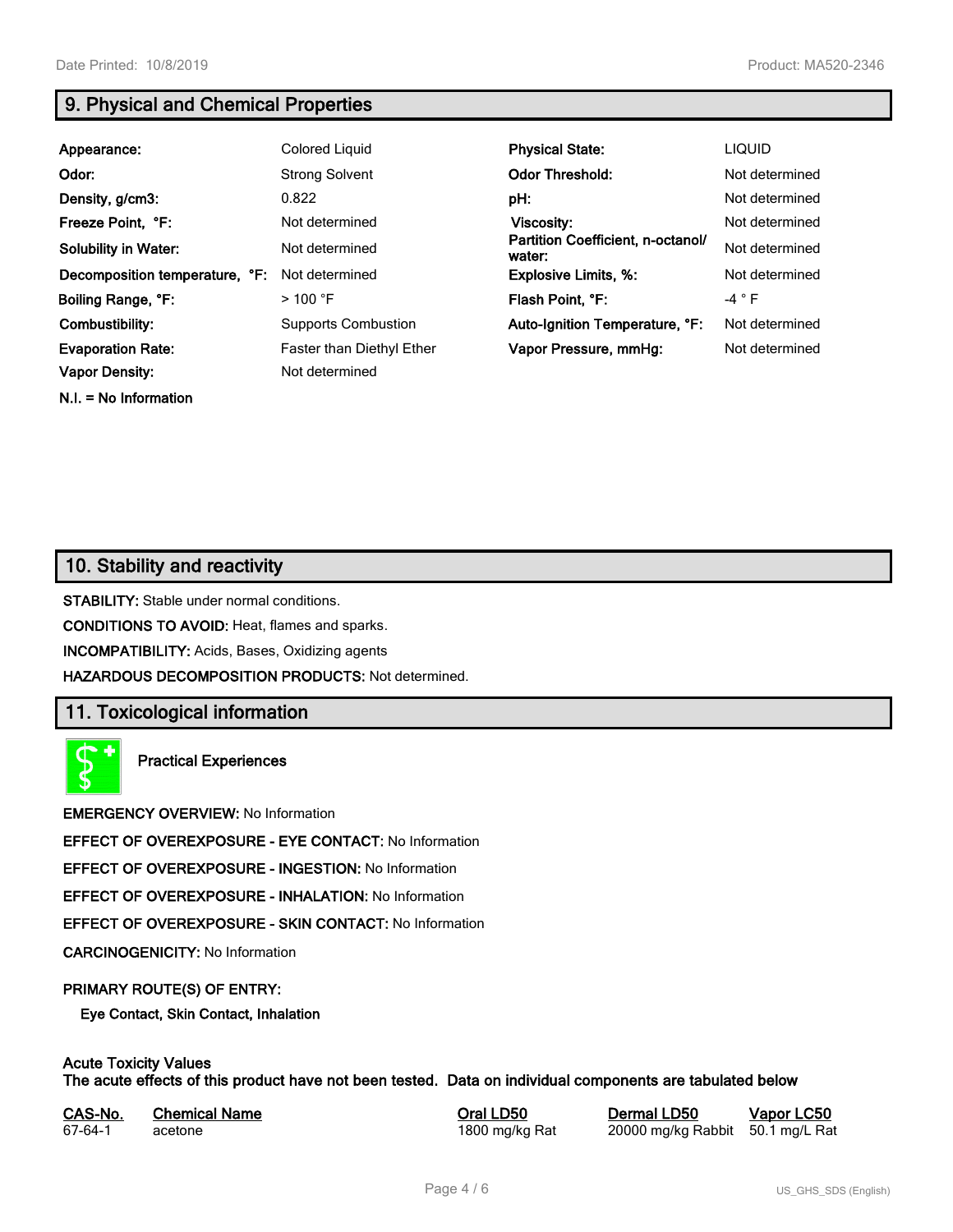| 64-17-5  | ethanol                                     | 7060 mg/kg Rat | 15,800 mg/kg                    | 124.7 mg/L Rat |
|----------|---------------------------------------------|----------------|---------------------------------|----------------|
|          | 52125-53-8 propylene glycol monoethyl ether | N.I.           | N.I.                            | $>20$ mg/l     |
| 107-98-2 | propylene glycol monomethyl ether           | 5000 mg/kg Rat | 13000 mg/kg Rabbit > 6 mg/L Rat |                |

#### **N.I. = No Information**

## **12. Ecological information**

**ECOLOGICAL INFORMATION:** Ecological evaluation of this material has not been performed; however, do not allow the product to be released to the environment without governmental approval/permits.

# **13. Disposal Information**



**Product**

**DISPOSAL METHOD:** Waste from this material may be a listed and/or characteristic hazardous waste. Dispose of material, contaminated absorbent, container and unused contents in accordance with local, state, and federal regulations.

**STEPS TO BE TAKEN IN CASE MATERIAL IS RELEASED OR SPILLED:** Follow personal protective equipment recommendations found in Section VIII. Personal protective equipment needs must be evaluated based on information provided on this sheet and the special circumstances created by the spill including; the material spilled, the quantity of the spill, the area in which the spill occurred, and the training and the expertise of employees in the area responding to the spill. Never exceed any occupational exposure limits. Shut off ignition sources; including electrical equipment and flames. Do not allow smoking in the area. Do not allow the spilled product to enter public drainage system or open waterways.

# **14. Transport Information**

#### **SPECIAL TRANSPORT PRECAUTIONS:** No Information

**DOT:** CONSUMER COMMODITY

**IATA:** ID8000, CONSUMER COMMODITY, 9

**IMDG:** LIMITED QUANTITY UN1263

## **15. Regulatory Information**

## **U.S. Federal Regulations:**

## **CERCLA - SARA Hazard Category**

This product has been reviewed according to the EPA 'Hazard Categories' promulgated under Sections 311 and 312 of the Superfund Amendment and Reauthorization Act of 1986 (SARA Title III) and is considered, under applicable definitions, to meet the following categories:

Fire Hazard, Acute Health Hazard

#### **SARA SECTION 313**

This product contains the following substances subject to the reporting requirements of Section 313 of Title III of the Superfund Amendment and Reauthorization Act of 1986 and 40 CFR part 372:

No Sara 313 components exist in this product.